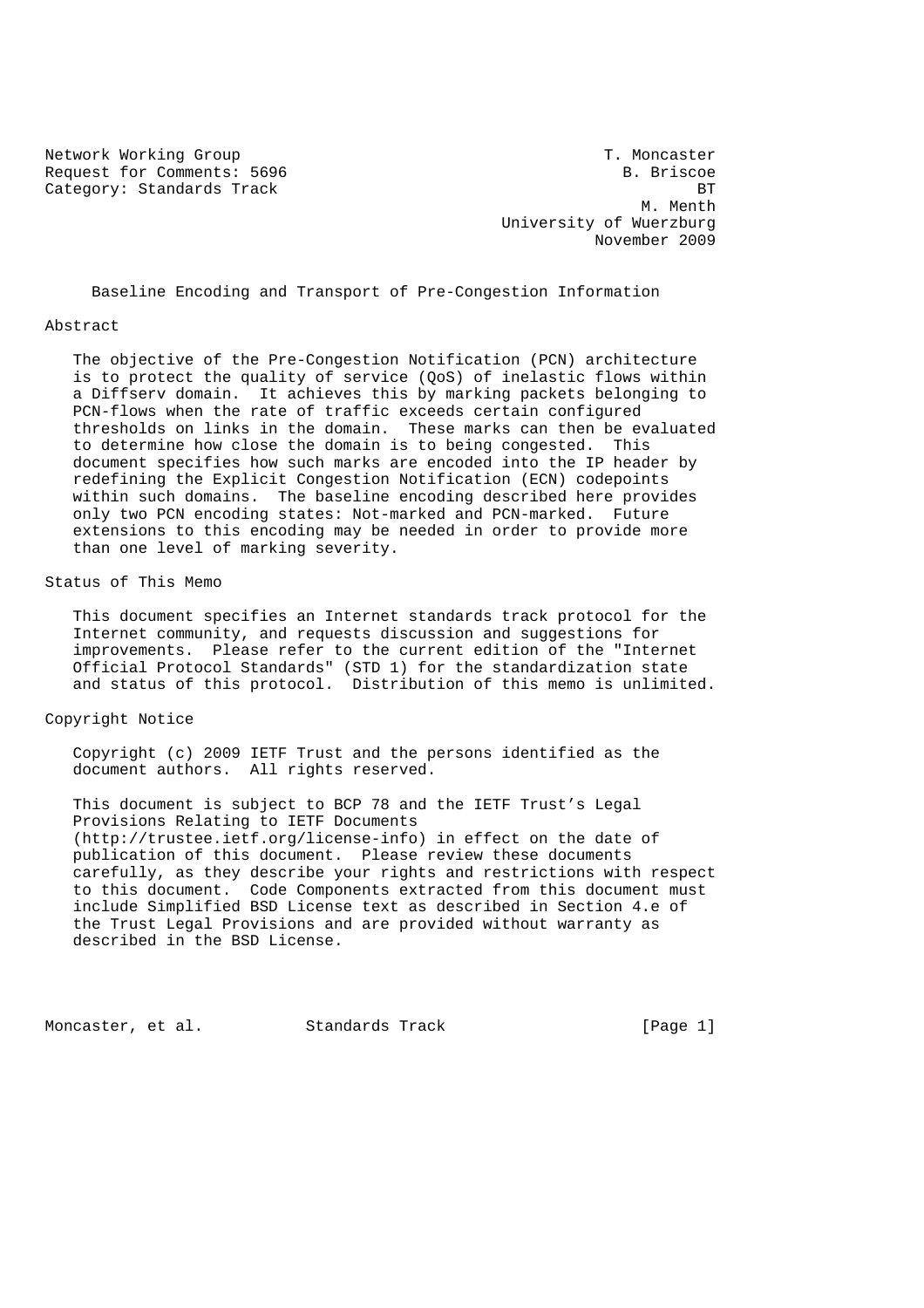This document may contain material from IETF Documents or IETF Contributions published or made publicly available before November 10, 2008. The person(s) controlling the copyright in some of this material may not have granted the IETF Trust the right to allow modifications of such material outside the IETF Standards Process. Without obtaining an adequate license from the person(s) controlling the copyright in such materials, this document may not be modified outside the IETF Standards Process, and derivative works of it may not be created outside the IETF Standards Process, except to format it for publication as an RFC or to translate it into languages other than English.

# Table of Contents

|                                                                     | 3              |
|---------------------------------------------------------------------|----------------|
| 2.                                                                  | $\overline{3}$ |
|                                                                     | 3              |
|                                                                     | 3              |
|                                                                     | $\overline{4}$ |
| 4. Encoding Two PCN States in IP                                    | $\overline{4}$ |
|                                                                     | -5             |
| 4.2. Valid and Invalid Codepoint Transitions                        | 6              |
|                                                                     | 7              |
| 4.4. PCN-Compatible Diffserv Codepoints                             | 7              |
| 4.4.1. Co-Existence of PCN and Not-PCN Traffic                      | - 8            |
| Rules for Experimental Encoding Schemes 8<br>5.                     |                |
| б.                                                                  |                |
| Security Considerations 9<br>7.                                     |                |
| 8.                                                                  |                |
| 9.                                                                  |                |
|                                                                     |                |
| 10.1. Normative References 10                                       |                |
| 10.2. Informative References 10                                     |                |
| Appendix A. PCN Deployment Considerations (Informative) 11          |                |
| A.1. Choice of Suitable DSCPs 11                                    |                |
| A.2. Rationale for Using $ECT(0)$ for Not-Marked 12                 |                |
| Appendix B. Co-Existence of PCN and ECN (Informative) $\ldots$ . 13 |                |
|                                                                     |                |

Moncaster, et al. Standards Track [Page 2]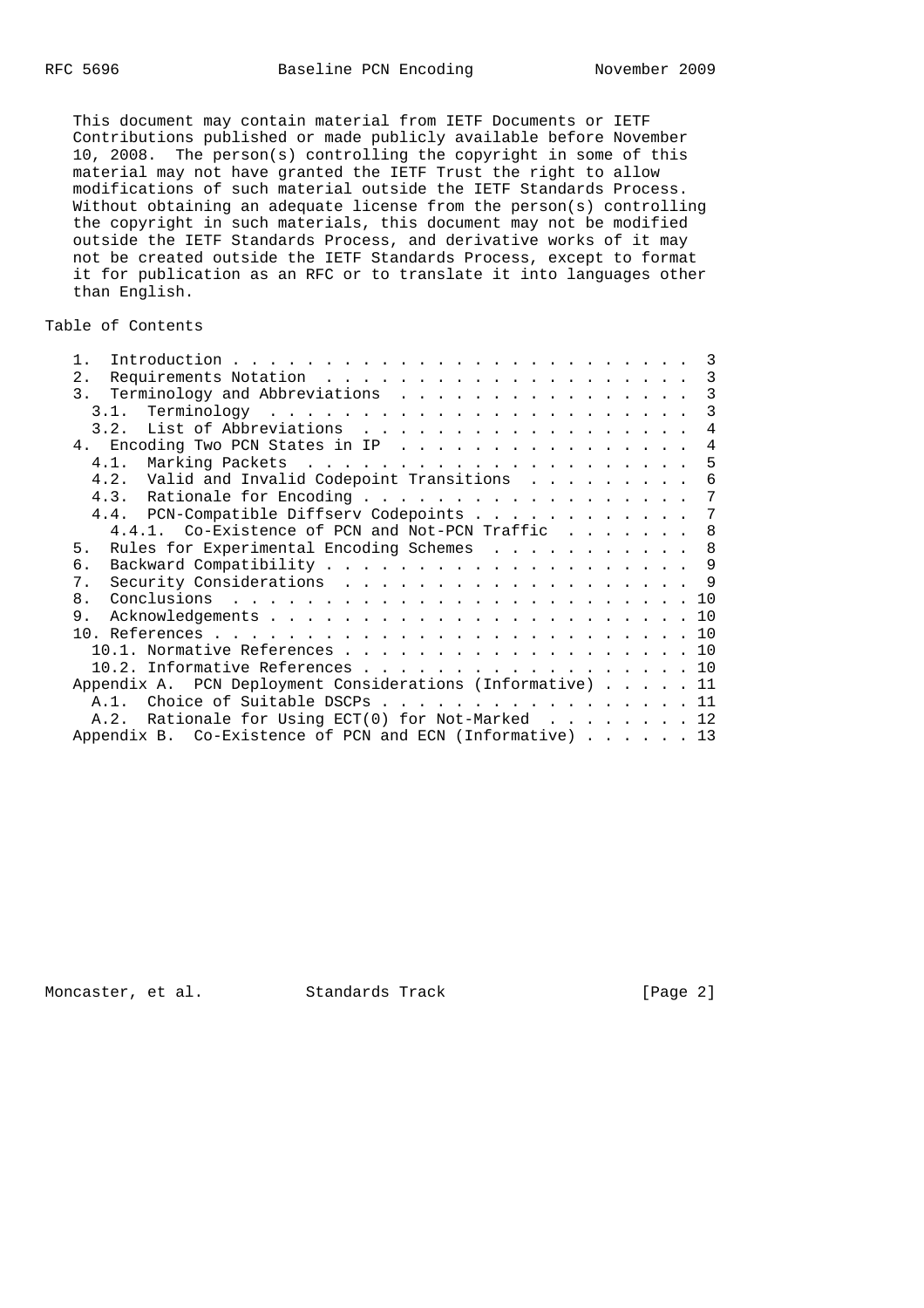# 1. Introduction

 The objective of the Pre-Congestion Notification (PCN) architecture [RFC5559] is to protect the quality of service (QoS) of inelastic flows within a Diffserv domain in a simple, scalable, and robust fashion. The overall rate of PCN-traffic is metered on every link in the PCN-domain, and PCN-packets are appropriately marked when certain configured rates are exceeded. These configured rates are below the rate of the link, thus providing notification before any congestion occurs (hence "Pre-Congestion Notification"). The level of marking allows the boundary nodes to make decisions about whether to admit or block a new flow request, and (in abnormal circumstances) whether to terminate some of the existing flows, thereby protecting the QoS of previously admitted flows.

 This document specifies how these PCN-marks are encoded into the IP header by reusing the bits of the Explicit Congestion Notification (ECN) field [RFC3168]. It also describes how packets are identified as belonging to a PCN-flow. Some deployment models require two PCN encoding states, others require more. The baseline encoding described here only provides for two PCN encoding states. However, the encoding can be easily extended to provide more states. Rules for such extensions are given in Section 5.

#### 2. Requirements Notation

 The key words "MUST", "MUST NOT", "REQUIRED", "SHALL", "SHALL NOT", "SHOULD", "SHOULD NOT", "RECOMMENDED", "MAY", and "OPTIONAL" in this document are to be interpreted as described in [RFC2119].

3. Terminology and Abbreviations

## 3.1. Terminology

 The terms PCN-capable, PCN-domain, PCN-node, PCN-interior-node, PCN ingress-node, PCN-egress-node, PCN-boundary-node, PCN-traffic, PCN packets and PCN-marking are used as defined in [RFC5559]. The following additional terms are defined in this document:

- o PCN-compatible Diffserv codepoint a Diffserv codepoint indicating packets for which the ECN field is used to carry PCN markings rather than [RFC3168] markings.
- o PCN-marked codepoint a codepoint that indicates packets that have been marked at a PCN-interior-node using some PCN-marking behaviour [RFC5670]. Abbreviated to PM.

Moncaster, et al. Standards Track [Page 3]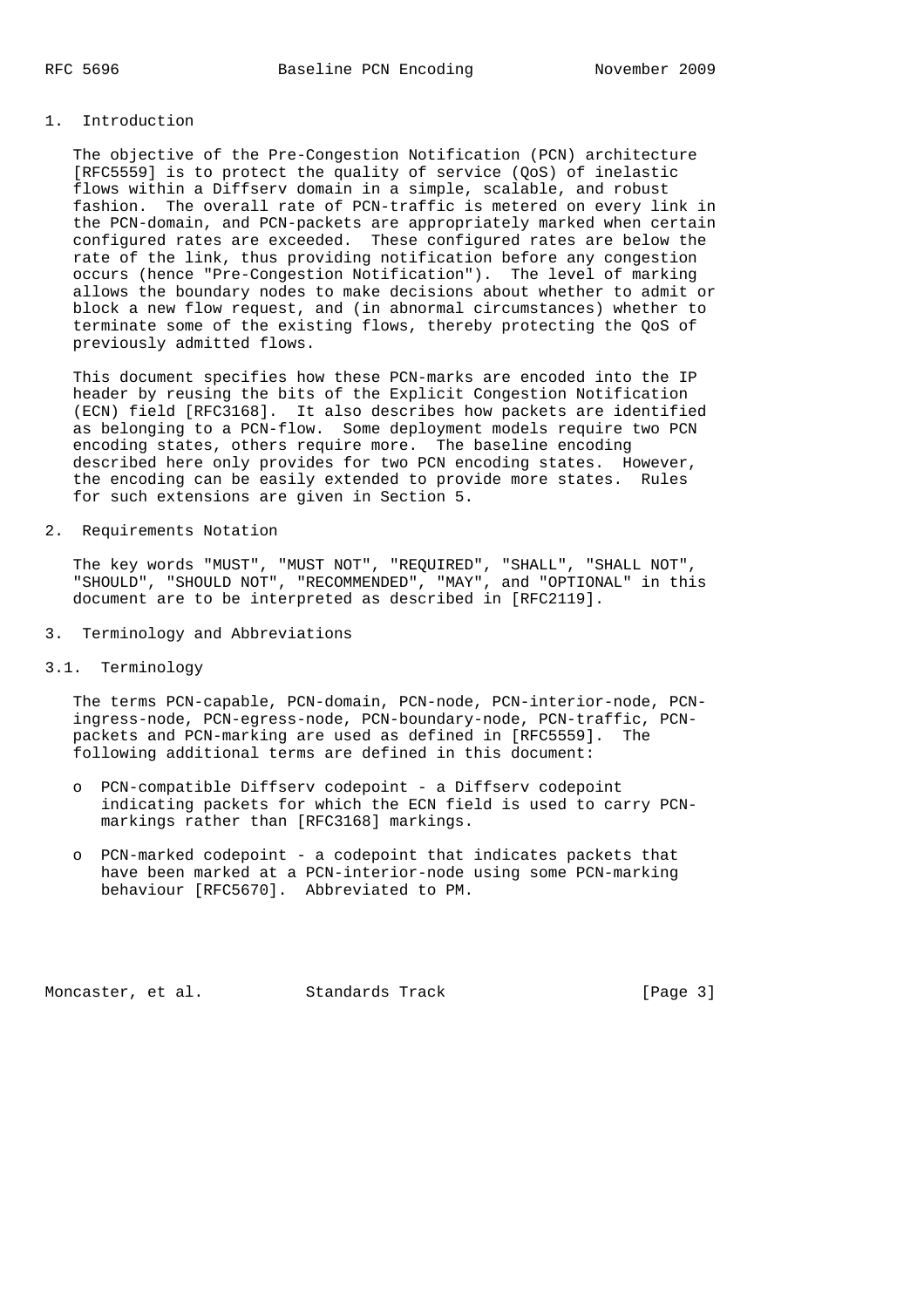- o Not-marked codepoint a codepoint that indicates packets that are PCN-capable but that are not PCN-marked. Abbreviated to NM.
- o not-PCN codepoint a codepoint that indicates packets that are not PCN-capable.
- 3.2. List of Abbreviations

The following abbreviations are used in this document:

- o AF = Assured Forwarding [RFC2597]
- o CE = Congestion Experienced [RFC3168]
- o CS = Class Selector [RFC2474]
- o DSCP = Diffserv codepoint
- o ECN = Explicit Congestion Notification [RFC3168]
- o ECT = ECN Capable Transport [RFC3168]
- o EF = Expedited Forwarding [RFC3246]
- o EXP = Experimental
- o NM = Not-marked
- o PCN = Pre-Congestion Notification
- o PM = PCN-marked
- 4. Encoding Two PCN States in IP

 The PCN encoding states are defined using a combination of the DSCP and ECN fields within the IP header. The baseline PCN encoding closely follows the semantics of ECN [RFC3168]. It allows the encoding of two PCN states: Not-marked and PCN-marked. It also allows for traffic that is not PCN-capable to be marked as such (not- PCN). Given the scarcity of codepoints within the IP header, the baseline encoding leaves one codepoint free for experimental use. The following table defines how to encode these states in IP:

Moncaster, et al. Standards Track [Page 4]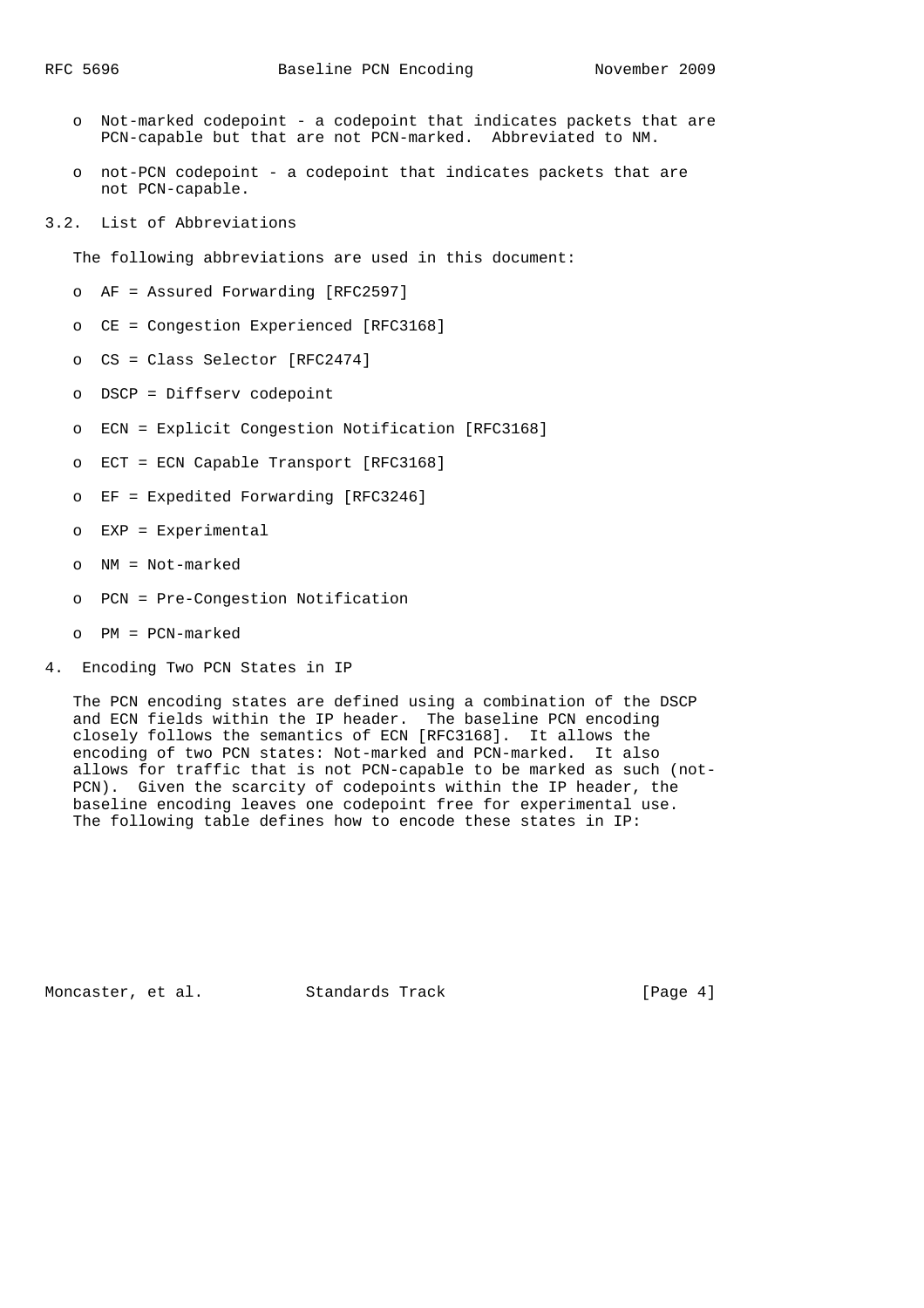| ECN codepoint | Not-ECT<br>00) | ECT(0) (10) | ECT(1) (01) | CE (11) |
|---------------|----------------|-------------|-------------|---------|
| DSCP n        | not-PCN        | ΝM          | EXP         | РM      |

### Table 1: Encoding PCN in IP

 In the table above, DSCP n is a PCN-compatible Diffserv codepoint (see Section 4.4) and EXP means available for Experimental use. N.B. we deliberately reserve this codepoint for experimental use only (and not local use) to prevent future compatibility issues.

The following rules apply to all PCN-traffic:

- o PCN-traffic MUST be marked with a PCN-compatible Diffserv codepoint. To conserve DSCPs, Diffserv codepoints SHOULD be chosen that are already defined for use with admission-controlled traffic. Appendix A.1 gives guidance to implementors on suitable DSCPs. Guidelines for mixing traffic types within a PCN-domain are given in [RFC5670].
- o Any packet arriving at the PCN-ingress-node that shares a PCN compatible DSCP and is not a PCN-packet MUST be marked as not-PCN within the PCN-domain.
- o If a packet arrives at the PCN-ingress-node with its ECN field already set to a value other than not-ECT, then appropriate action MUST be taken to meet the requirements of [RFC3168]. The simplest appropriate action is to just drop such packets. However, this is a drastic action that an operator may feel is undesirable. Appendix B provides more information and summarises other alternative actions that might be taken.
- 4.1. Marking Packets

 [RFC5670] states that any encoding scheme document must specify the required action to take if one of the marking algorithms indicates that a packet needs to be marked. For the baseline encoding scheme, the required action is simply as follows:

 o If a marking algorithm indicates the need to mark a PCN-packet, then that packet MUST have its PCN codepoint set to 11, PCN marked.

Moncaster, et al. Standards Track [Page 5]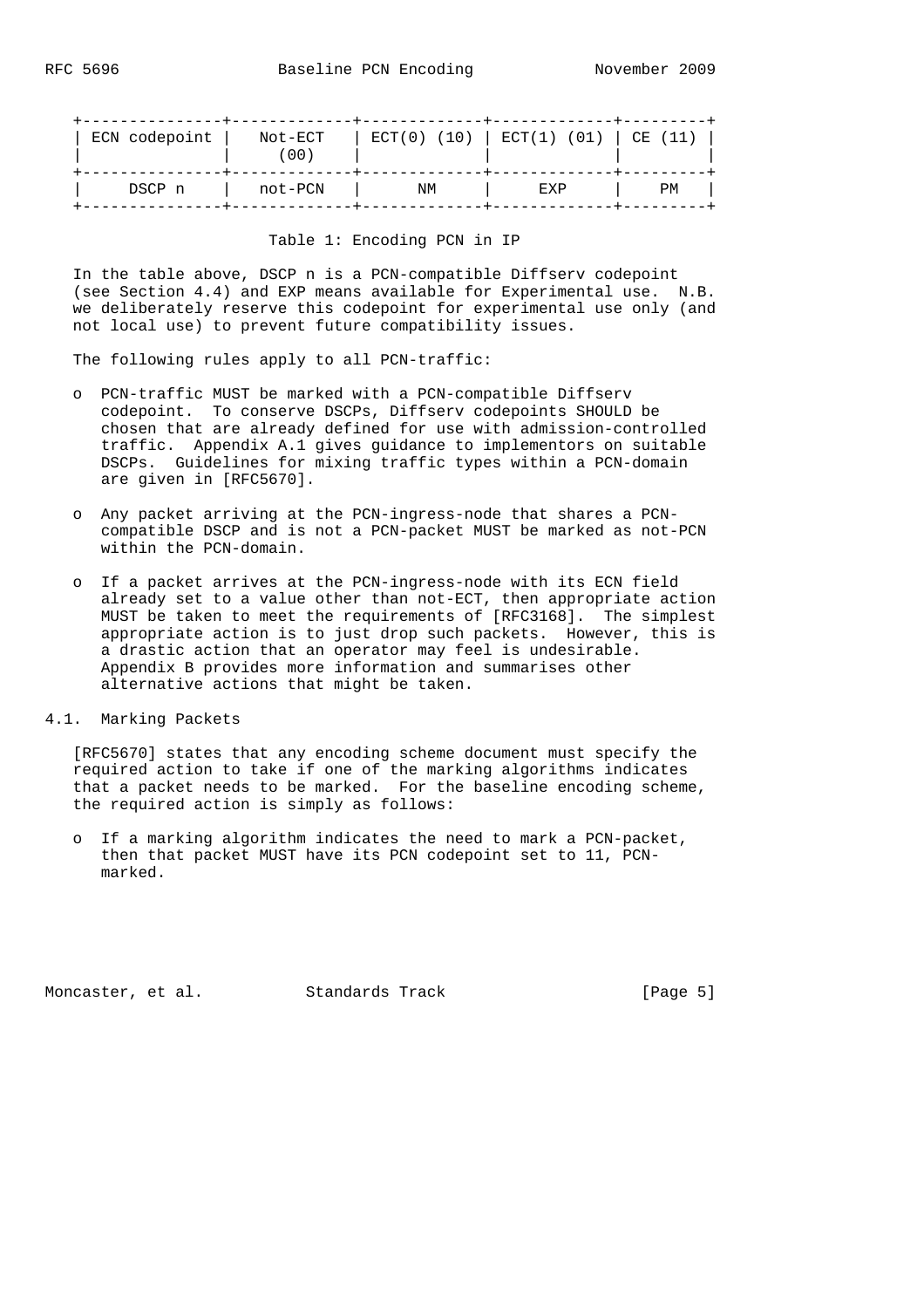#### 4.2. Valid and Invalid Codepoint Transitions

 A PCN-ingress-node MUST set the Not-marked (10) codepoint on any arriving packet that belongs to a PCN-flow. It MUST set the not-PCN (00) codepoint on all other packets sharing a PCN-compatible Diffserv codepoint.

 The only valid codepoint transitions within a PCN-interior-node are from NM to PM (which should occur if either meter indicates a need to PCN-mark a packet [RFC5670]) and from EXP to PM. PCN-nodes that only implement the baseline encoding MUST be able to PCN-mark packets that arrive with the EXP codepoint. This should ease the design of experimental schemes that want to allow partial deployment of experimental nodes alongside nodes that only implement the baseline encoding. The following table gives the full set of valid and invalid codepoint transitions.

|                  | Codepoint Out                                |                                |                                   |        |  |
|------------------|----------------------------------------------|--------------------------------|-----------------------------------|--------|--|
|                  | $Codepoint$ in   not-PCN(00)   NM(10)        |                                | EXP(01)                           | PM(11) |  |
| $not$ $-PCN(00)$ | Valid                                        |                                | Not valid   Not valid   Not valid |        |  |
|                  | $NM(10)$   Not valid                         | Valid                          | Not valid                         | Valid  |  |
|                  | $EXP(01)*$ Not valid                         | Not valid     Valid            |                                   | Valid  |  |
|                  | $PM(11)$   Not valid   Not valid   Not valid | -----+------------+----------- |                                   | Valid  |  |

 \* This MAY cause an alarm to be raised at a management layer. See paragraph above for an explanation of this transition.

### Table 2: Valid and Invalid Codepoint Transitions for PCN-Packets at PCN-Interior-Nodes

 The codepoint transition constraints given here apply only to the baseline encoding scheme. Constraints on codepoint transitions for future experimental schemes are discussed in Section 5.

 A PCN-egress-node SHOULD set the not-PCN (00) codepoint on all packets it forwards out of the PCN-domain. The only exception to this is if the PCN-egress-node is certain that revealing other codepoints outside the PCN-domain won't contravene the guidance given in [RFC4774]. For instance, if the PCN-ingress-node has explicitly informed the PCN-egress-node that this flow is ECN-capable, then it might be safe to expose other codepoints.

Moncaster, et al. Standards Track [Page 6]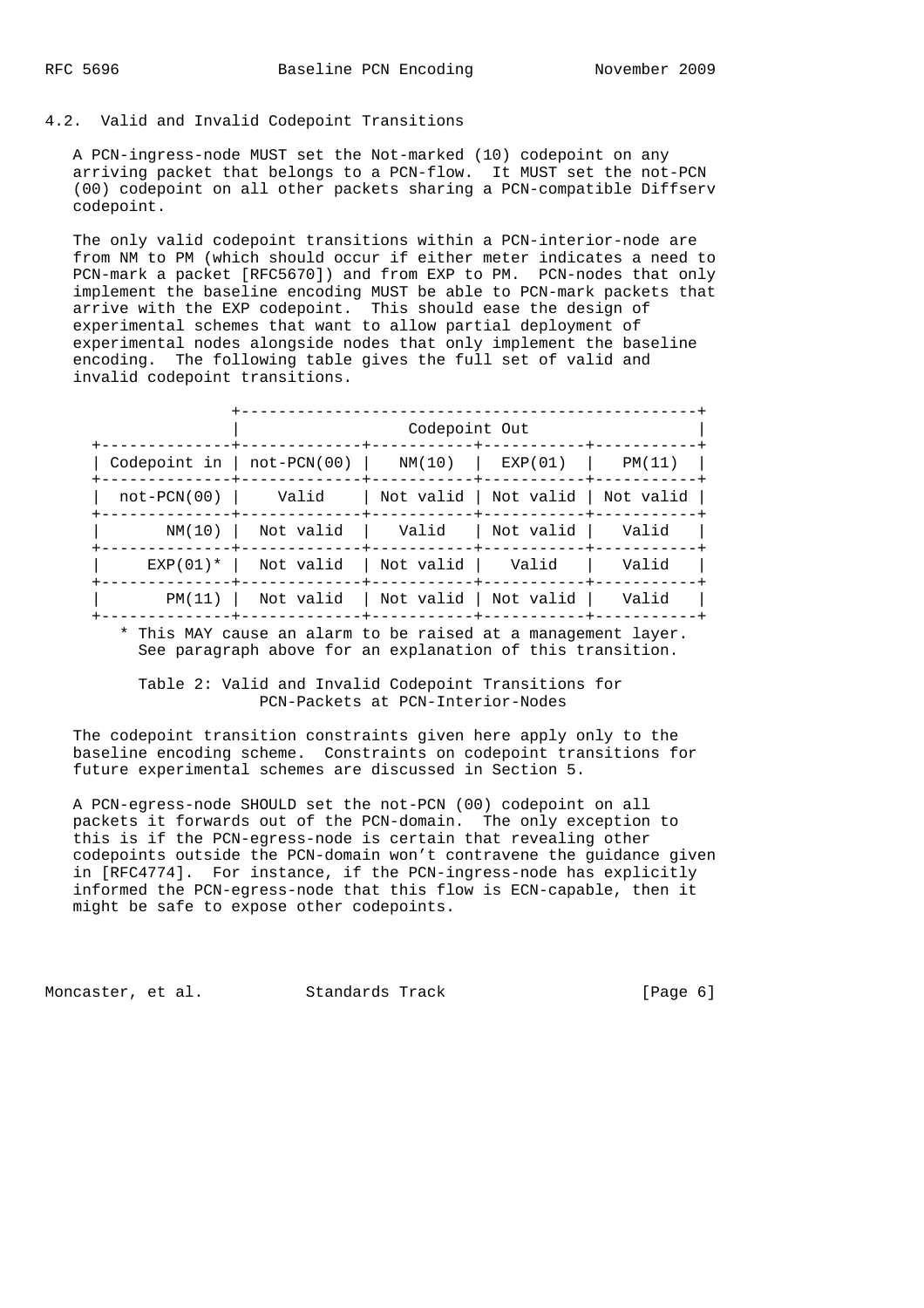# 4.3. Rationale for Encoding

 The exact choice of encoding was dictated by the constraints imposed by existing IETF RFCs, in particular [RFC3168], [RFC4301], and [RFC4774]. One of the tightest constraints was the need for any PCN encoding to survive being tunnelled through either an IP-in-IP tunnel or an IPsec Tunnel. [ECN-TUN] explains this in more detail. The main effect of this constraint is that any PCN-marking has to carry the 11 codepoint in the ECN field since this is the only codepoint that is guaranteed to be copied down into the forwarded header upon decapsulation. An additional constraint is the need to minimise the use of Diffserv codepoints because there is a limited supply of Standards Track codepoints remaining. Section 4.4 explains how we have minimised this still further by reusing pre-existing Diffserv codepoint(s) such that non-PCN-traffic can still be distinguished from PCN-traffic.

 There are a number of factors that were considered before choosing to set 10 as the NM state instead of 01. These included similarity to ECN, presence of tunnels within the domain, leakage into and out of the PCN-domain, and incremental deployment (see Appendix A.2).

 The encoding scheme above seems to meet all these constraints and ends up looking very similar to ECN. This is perhaps not surprising given the similarity in architectural intent between PCN and ECN.

### 4.4. PCN-Compatible Diffserv Codepoints

 Equipment complying with the baseline PCN encoding MUST allow PCN to be enabled for certain Diffserv codepoints. This document defines the term "PCN-compatible Diffserv codepoint" for such a DSCP. To be clear, any packets with such a DSCP will be PCN-enabled only if they are within a PCN-domain and have their ECN field set to indicate a codepoint other than not-PCN.

 Enabling PCN-marking behaviour for a specific DSCP disables any other marking behaviour (e.g., enabling PCN replaces the default ECN marking behaviour introduced in [RFC3168]) with the PCN-metering and -marking behaviours described in [RFC5670]). This ensures compliance with the Best Current Practice (BCP) guidance set out in [RFC4774].

 The PCN working group has chosen not to define a single DSCP for use with PCN for several reasons. Firstly, the PCN mechanism is applicable to a variety of different traffic classes. Secondly, Standards Track DSCPs are in increasingly short supply. Thirdly, PCN is not a scheduling behaviour -- rather, it should be seen as being

Moncaster, et al. Standards Track [Page 7]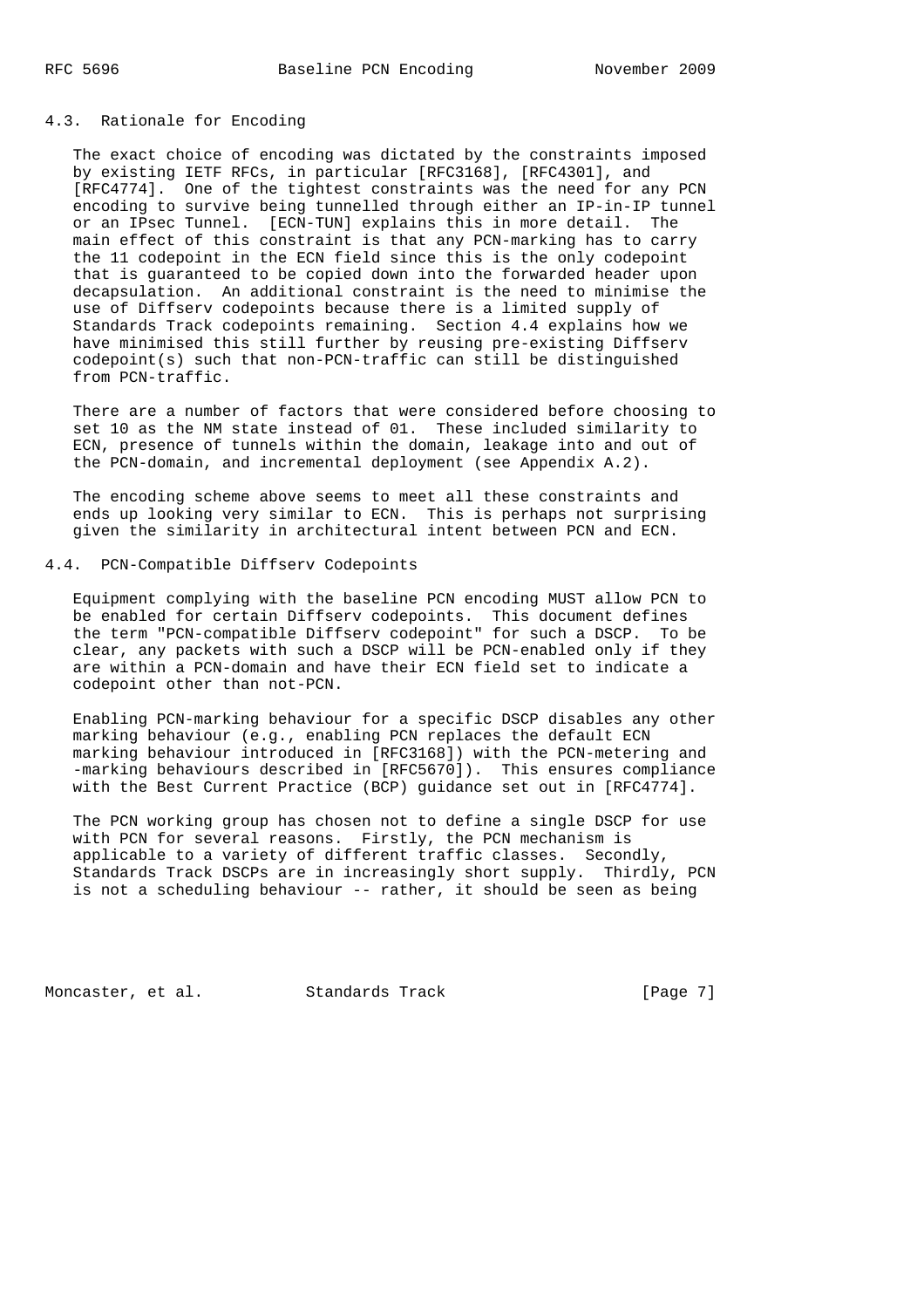essentially a marking behaviour similar to ECN but intended for inelastic traffic. More details are given in the informational Appendix A.1.

4.4.1. Co-Existence of PCN and Not-PCN Traffic

 The scarcity of pool 1 DSCPs, coupled with the fact that PCN is envisaged as a marking behaviour that could be applied to a number of different DSCPs, makes it essential that we provide a not-PCN state. As stated above (and expanded in Appendix A.1), the aim is for PCN to re-use existing DSCPs. Because PCN redefines the meaning of the ECN field for such DSCPs, it is important to allow an operator to still use the DSCP for non-PCN-traffic. This is achieved by providing a not-PCN state within the encoding scheme. Section 3.5 of [RFC5559] discusses how competing-non-PCN-traffic should be handled.

5. Rules for Experimental Encoding Schemes

 Any experimental encoding scheme MUST follow these rules to ensure backward compatibility with this baseline scheme:

- o All PCN-interior-nodes within a PCN-domain MUST interpret the 00 codepoint in the ECN field as not-PCN and MUST NOT change it to another value. Therefore, a PCN-ingress-node wishing to disable PCN-marking for a packet with a PCN-compatible Diffserv codepoint MUST set the ECN field to 00.
	- o The 11 codepoint in the ECN field MUST indicate that the packet has been PCN-marked as the result of one or both of the meters indicating a need to PCN-mark a packet [RFC5670]. The experimental scheme MUST define which meter(s) trigger this marking.
	- o The 01 Experimental codepoint in the ECN field MAY mean PCN-marked or it MAY carry some other meaning. However, any experimental scheme MUST define its meaning in the context of that experiment.
	- o If both the 01 and 11 codepoints are being used to indicate PCN marked, then the 11 codepoint MUST be taken to be the more severe marking and the choice of which meter sets which mark MUST be defined.
	- o Once set, the 11 codepoint in the ECN field MUST NOT be changed to any other codepoint.
	- o Any experimental scheme MUST include details of all valid and invalid codepoint transitions at any PCN-nodes.

Moncaster, et al. Standards Track [Page 8]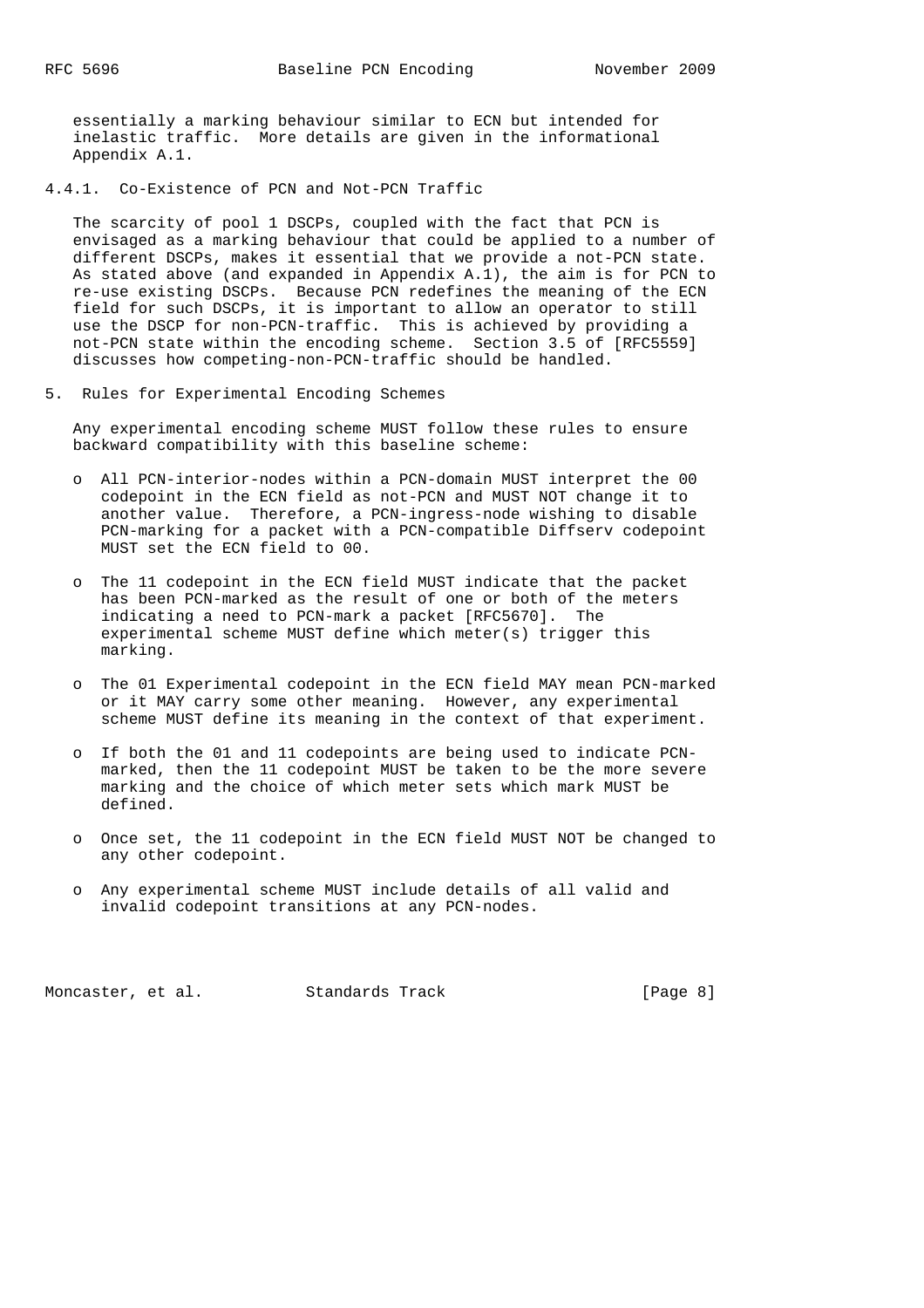### 6. Backward Compatibility

 BCP 124 [RFC4774] gives guidelines for specifying alternative semantics for the ECN field. It sets out a number of factors to be taken into consideration. It also suggests various techniques to allow the co-existence of default ECN and alternative ECN semantics. The baseline encoding specified in this document defines PCN compatible Diffserv codepoints as no longer supporting the default ECN semantics. As such, this document is compatible with BCP 124.

 On its own, this baseline encoding cannot support both ECN marking end-to-end (e2e) and PCN-marking within a PCN-domain. It is possible to do this by carrying e2e ECN across a PCN-domain within the inner header of an IP-in-IP tunnel, or by using a richer encoding such as the proposed experimental scheme in [PCN-ENC].

 In any PCN deployment, traffic can only enter the PCN-domain through PCN-ingress-nodes and leave through PCN-egress-nodes. PCN-ingress nodes ensure that any packets entering the PCN-domain have the ECN field in their outermost IP header set to the appropriate PCN codepoint. PCN-egress-nodes then guarantee that the ECN field of any packet leaving the PCN-domain has the correct ECN semantics. This prevents unintended leakage of ECN marks into or out of the PCN domain, and thus reduces backward-compatibility issues.

# 7. Security Considerations

 PCN-marking only carries a meaning within the confines of a PCN domain. This encoding document is intended to stand independently of the architecture used to determine how specific packets are authorised to be PCN-marked, which will be described in separate documents on PCN-boundary-node behaviour.

 This document assumes the PCN-domain to be entirely under the control of a single operator, or a set of operators who trust each other. However, future extensions to PCN might include inter-domain versions where trust cannot be assumed between domains. If such schemes are proposed, they must ensure that they can operate securely despite the lack of trust. However, such considerations are beyond the scope of this document.

 One potential security concern is the injection of spurious PCN-marks into the PCN-domain. However, these can only enter the domain if a PCN-ingress-node is misconfigured. The precise impact of any such misconfiguration will depend on which of the proposed PCN-boundary node behaviour schemes is used, but in general spurious marks will lead to admitting fewer flows into the domain or potentially terminating too many flows. In either case, good management should

Moncaster, et al. Standards Track [Page 9]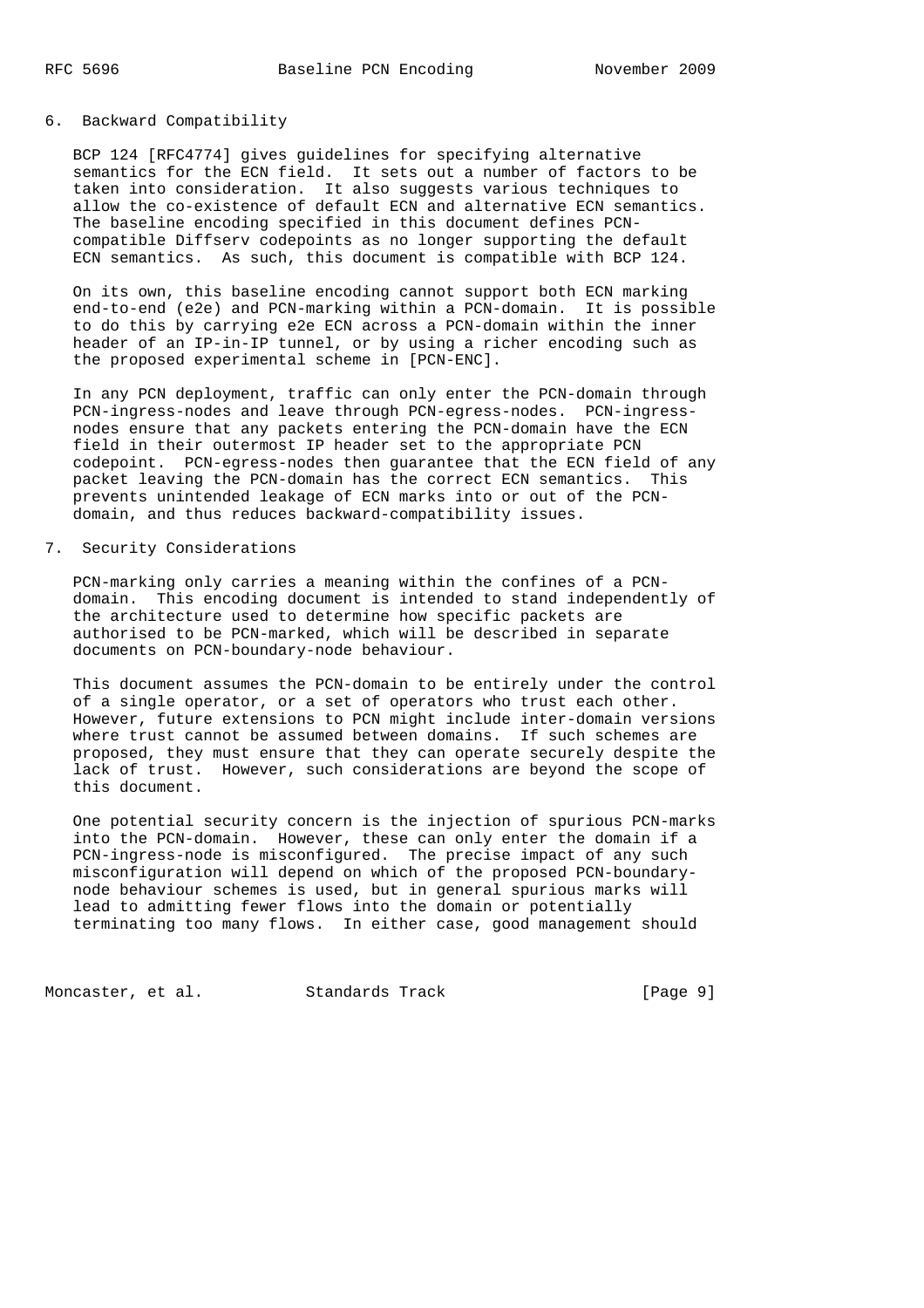be able to quickly spot the problem since the overall utilisation of the domain will rapidly fall.

8. Conclusions

 This document defines the baseline PCN encoding, utilising a combination of a PCN-compatible DSCP and the ECN field in the IP header. This baseline encoding allows the existence of two PCN encoding states: Not-marked and PCN-marked. It also allows for the co-existence of competing traffic within the same DSCP, so long as that traffic does not require ECN support within the PCN-domain. The encoding scheme is conformant with [RFC4774]. The working group has chosen not to define a single DSCP for use with PCN. The rationale for this decision along with advice relating to the choice of suitable DSCPs can be found in Appendix A.1.

9. Acknowledgements

 This document builds extensively on work done in the PCN working group by Kwok Ho Chan, Georgios Karagiannis, Philip Eardley, Anna Charny, Joe Babiarz, and others. Thanks to Ruediger Geib and Gorry Fairhurst for providing detailed comments on this document.

- 10. References
- 10.1. Normative References
	- [RFC2119] Bradner, S., "Key words for use in RFCs to Indicate Requirement Levels", BCP 14, RFC 2119, March 1997.
	- [RFC3168] Ramakrishnan, K., Floyd, S., and D. Black, "The Addition of Explicit Congestion Notification (ECN) to IP", RFC 3168, September 2001.
	- [RFC4774] Floyd, S., "Specifying Alternate Semantics for the Explicit Congestion Notification (ECN) Field", BCP 124, RFC 4774, November 2006.
- [RFC5670] Eardley, P., Ed., "Metering and Marking Behaviour of PCN- Nodes", RFC 5670, November 2009.

Moncaster, et al. Standards Track [Page 10]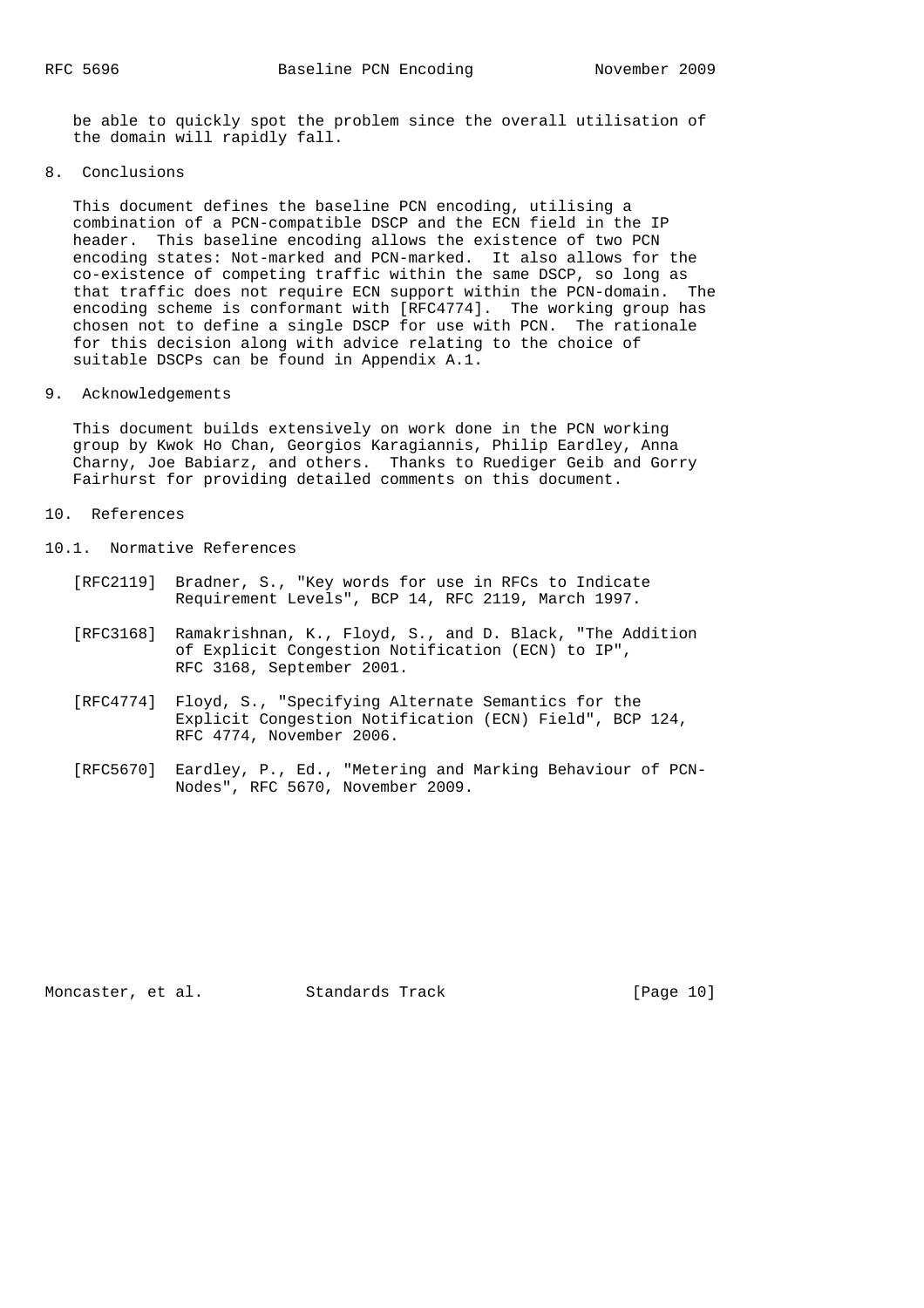# 10.2. Informative References

- [ECN-TUN] Briscoe, B., "Tunnelling of Explicit Congestion Notification", Work in Progress, July 2009.
- [PCN-ENC] Moncaster, T., Briscoe, B., and M. Menth, "A PCN encoding using 2 DSCPs to provide 3 or more states", Work in Progress, April 2009.
- [RFC2474] Nichols, K., Blake, S., Baker, F., and D. Black, "Definition of the Differentiated Services Field (DS Field) in the IPv4 and IPv6 Headers", RFC 2474, December 1998.
- [RFC2597] Heinanen, J., Baker, F., Weiss, W., and J. Wroclawski, "Assured Forwarding PHB Group", RFC 2597, June 1999.
- [RFC3246] Davie, B., Charny, A., Bennet, J., Benson, K., Le Boudec, J., Courtney, W., Davari, S., Firoiu, V., and D. Stiliadis, "An Expedited Forwarding PHB (Per-Hop Behavior)", RFC 3246, March 2002.
	- [RFC3540] Spring, N., Wetherall, D., and D. Ely, "Robust Explicit Congestion Notification (ECN) Signaling with Nonces", RFC 3540, June 2003.
	- [RFC4301] Kent, S. and K. Seo, "Security Architecture for the Internet Protocol", RFC 4301, December 2005.
	- [RFC4594] Babiarz, J., Chan, K., and F. Baker, "Configuration Guidelines for DiffServ Service Classes", RFC 4594, August 2006.
	- [RFC5127] Chan, K., Babiarz, J., and F. Baker, "Aggregation of DiffServ Service Classes", RFC 5127, February 2008.
	- [RFC5559] Eardley, P., "Pre-Congestion Notification (PCN) Architecture", RFC 5559, June 2009.

Moncaster, et al. Standards Track [Page 11]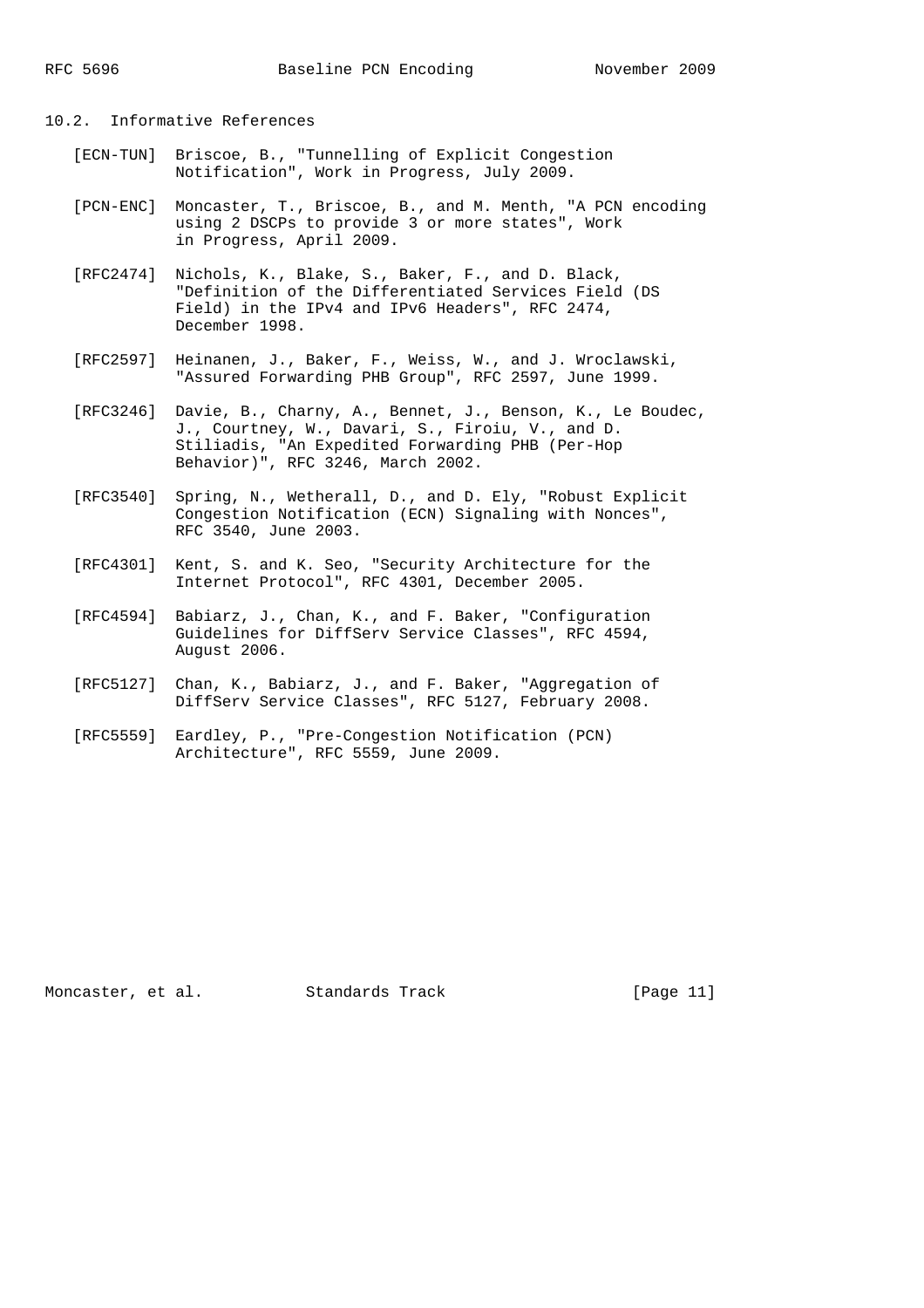Appendix A. PCN Deployment Considerations (Informative)

A.1. Choice of Suitable DSCPs

 The PCN working group chose not to define a single DSCP for use with PCN for several reasons. Firstly, the PCN mechanism is applicable to a variety of different traffic classes. Secondly, Standards Track DSCPs are in increasingly short supply. Thirdly, PCN is not a scheduling behaviour  $-$ - rather, it should be seen as being a marking behaviour similar to ECN but intended for inelastic traffic. The choice of which DSCP is most suitable for a given PCN-domain is dependent on the nature of the traffic entering that domain and the link rates of all the links making up that domain. In PCN-domains with sufficient aggregation, the appropriate DSCPs would currently be those for the Real-Time Treatment Aggregate [RFC5127]. The PCN working group suggests using admission control for the following service classes (defined in [RFC4594]):

- o Telephony (EF)
- o Real-time interactive (CS4)
- o Broadcast Video (CS3)
- o Multimedia Conferencing (AF4)

 CS5 is excluded from this list since PCN is not expected to be applied to signalling traffic.

 PCN-marking is intended to provide a scalable admission-control mechanism for traffic with a high degree of statistical multiplexing. PCN-marking would therefore be appropriate to apply to traffic in the above classes, but only within a PCN-domain containing sufficiently aggregated traffic. In such cases, the above service classes may well all be subject to a single forwarding treatment (treatment aggregate [RFC5127]). However, this does not imply all such IP traffic would necessarily be identified by one DSCP -- each service class might keep a distinct DSCP within the highly aggregated region [RFC5127].

 Additional service classes may be defined for which admission control is appropriate, whether through some future standards action or through local use by certain operators, e.g., the Multimedia Streaming service class (AF3). This document does not preclude the use of PCN in more cases than those listed above.

 Note: The above discussion is informative not normative, as operators are ultimately free to decide whether to use admission control for

Moncaster, et al. Standards Track [Page 12]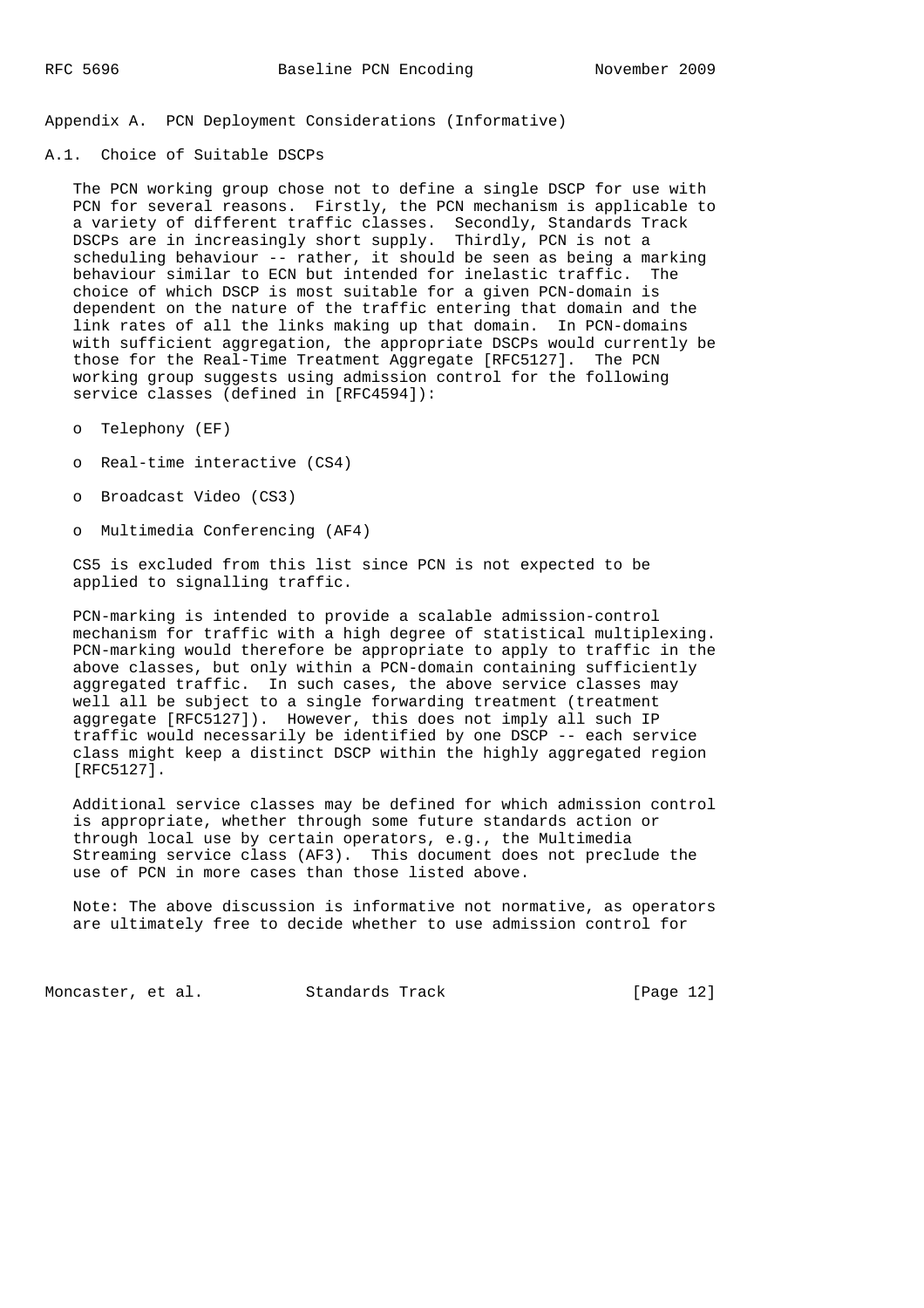certain service classes and whether to use PCN as their mechanism of choice.

A.2. Rationale for Using ECT(0) for Not-Marked

 The choice of which ECT codepoint to use for the Not-marked state was based on the following considerations:

- o [RFC3168] full-functionality tunnel within the PCN-domain: Either ECT is safe.
- o Leakage of traffic into PCN-domain: Because of the lack of take-up of the ECN nonce [RFC3540], leakage of ECT(1) is less likely to occur and so might be considered safer.

Moncaster, et al. Standards Track [Page 13]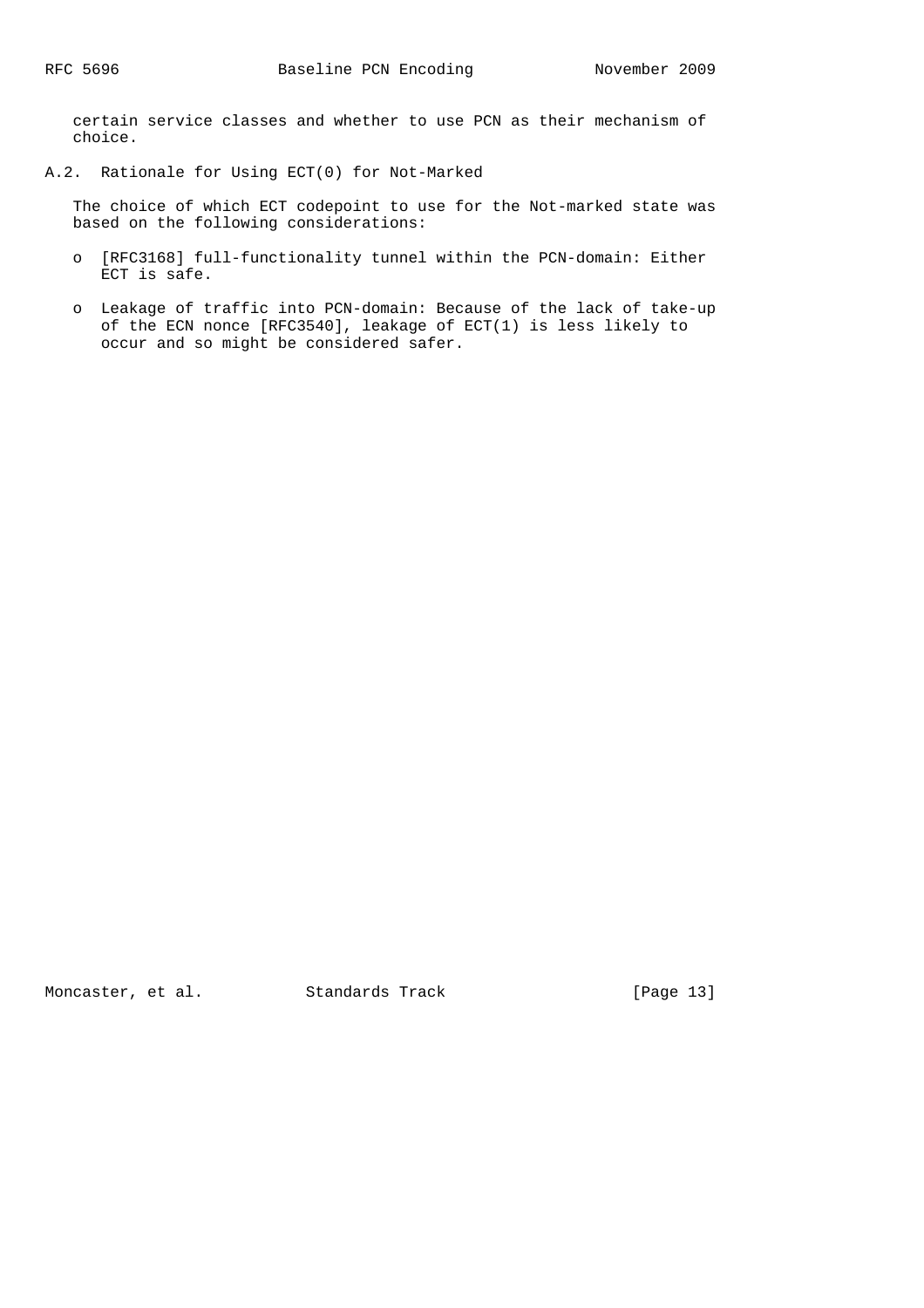- o Leakage of traffic out of PCN-domain: Either ECT is equally unsafe (since this would incorrectly indicate the traffic was ECN-capable outside the controlled PCN-domain).
- o Incremental deployment: Either codepoint is suitable, providing that the codepoints are used consistently.
- o Conceptual consistency with other schemes: ECT(0) is conceptually consistent with [RFC3168].

 Overall, this seemed to suggest that ECT(0) was most appropriate to use.

Appendix B. Co-Existence of PCN and ECN (Informative)

 This baseline encoding scheme redefines the ECN codepoints within the PCN-domain. As packets with a PCN-compatible DSCP leave the PCN domain, their ECN field is reset to not-ECT (00). This is a problem for the operator if packets with a PCN-compatible DSCP arrive at the PCN-domain with any ECN codepoint other than not-ECN. If the ECN codepoint is ECT(0) (10) or ECT(1) (01), resetting the ECN field to 00 effectively turns off end-to-end ECN. This is undesirable as it removes the benefits of ECN, but [RFC3168] states that it is no worse than dropping the packet. However, if a packet was marked with CE (11), resetting the ECN field to 00 at the PCN egress node violates the rule that CE-marks must never be lost except as a result of packet drop [RFC3168].

 A number of options exist to overcome this issue. The most appropriate option will depend on the circumstances and has to be a decision for the operator. The definition of the action is beyond the scope of this document, but we briefly explain the four broad categories of solution below: tunnelling the packets, using an extended encoding scheme, signalling to the end systems to stop using ECN, or re-marking packets to a different DSCP.

- o Tunnelling the packets across the PCN-domain (for instance, in an IP-in-IP tunnel from the PCN-ingress-node to the PCN-egress-node) preserves the original ECN marking on the inner header.
- o An extended encoding scheme can be designed that preserves the original ECN codepoints. For instance, if the PCN-egress-node can determine from the PCN codepoint what the original ECN codepoint was, then it can reset the packet to that codepoint. [PCN-ENC] partially achieves this but is unable to recover ECN markings if the packet is PCN-marked in the PCN-domain.

Moncaster, et al. Standards Track [Page 14]